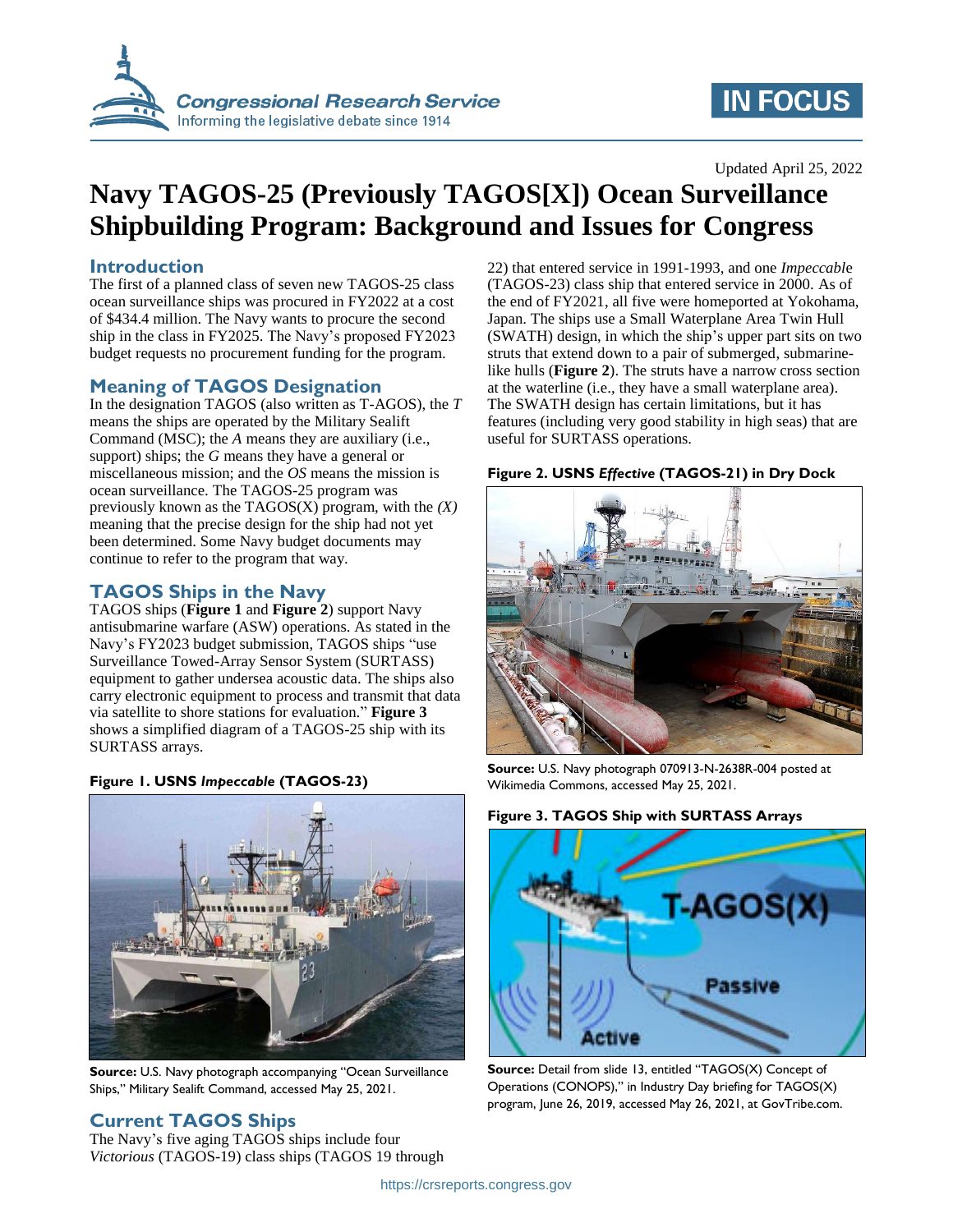# **TAGOS-25 Program**

#### **Quantity, Schedule, and Design**

The Navy wants to procure seven TAGOS-25 class ships as replacements for its five in-service TAGOS ships. The first TAGOS-25 class ship was procured in FY2022. The Navy's FY2023 budget submission calls for procuring the second in FY2025, the third and fourth in FY2026, and the fifth in FY2027. The Navy's notional design for the TAGOS-25 class (**[Figure 4](#page-1-0)**) employs a SWATH design that would be larger and faster than the in-service TAGOS ships (see **[Table 1](#page-1-1)**).

#### <span id="page-1-0"></span>**Figure 4. Notional Navy Design for TAGOS-25**



**Source:** Artist's rendering accompanying press released entitled "Halter Marine Secures Contract for Industrial Studies for T-AGOS Program," Halter Marine, July 20, 2020.

|                | TAGOS-<br>19 | TAGOS-<br>23 | <b>TAGOS-25</b><br>(notional) |
|----------------|--------------|--------------|-------------------------------|
| Length         | $235$ feet   | 281 feet     | 356 feet                      |
| Maximum speed  | 10 knots     | 12 knots     | 20 knots                      |
| Displacement   | 3,384 tons   | 5.330 tons   | 8,500 tons                    |
| Accommodations | ~48          | 54           | 68                            |

## <span id="page-1-1"></span>**Table 1. TAGOS Ship Designs**

**Sources:** "Ocean Surveillance Ships - T-AGOS," U.S. Navy, and "Ocean Surveillance Ships," Military Sealift Command, accessed May 26, 2021, and slide 22, entitled "T-AGOS Class Comparison," slide 22 from Industry Day briefing for TAGOS(X) program, June 26, 2019, accessed May 26, 2021, at GovTribe.com.

The Navy's desire to replace the five in-service TAGOS ships with seven larger and faster TAGOS-25s can be viewed as a response by the Navy to the submarine modernization efforts of countries such as China and Russia. For more on China's submarine modernization effort, see CRS Report RL33153, *China Naval Modernization: Implications for U.S. Navy Capabilities— Background and Issues for Congress*, by Ronald O'Rourke.

#### **Procurement Cost**

The Navy estimates in its FY2023 budget submission that the seven TAGOS-25s will cost an average of \$426.3 million each in then-year dollars to procure.

#### **Acquisition Strategy**

The Navy wants to use a single shipbuilder to build all seven TAGOS-25s. The Navy intends to competitively award in FY2022 a firm fixed-price contract for the detailed design and construction (DD&C) of the lead ship, with options for building up to six additional ships.

In January 2020, the Navy released a request for proposals (RFP) for contracts to perform initial industry studies for the program. On July 2, 2020, the Navy awarded four contracts for these studies to BMT Designers and Planners of Arlington, VA (with a contract value \$2.37 million); Bollinger Shipyards of Lockport, LA (\$2.78 million); Thoma-Sea Marine Constructors of Houma, LA (\$2.26 million); and VT Halter Marine of Pascagoula, MS (\$2.17 million).

The Navy used the industry studies to inform its understanding of TAGOS-25 design-cost tradeoffs in support of the RFP for the DD&C contract. The Navy posted the RFP for the DD&C contract on November 19, 2021, and amended it on December 21, 2021. Responses to the RFP were due by April 19, 2022.

#### **Issues for Congress**

Potential issues for Congress for the TAGOS-25 program include the following:

- whether the Navy has accurately identified the required number and capabilities (and resulting size and cost) of TAGOS-25s needed to perform future missions;
- whether the Navy's estimated procurement cost for TAGOS-25s is accurate;
- whether to accelerate the procurement of the second ship in the program from FY2025 to FY2024 or FY2023; and
- the impact of the TAGOS-25 program on U.S. shipyards and associated supplier firms.

#### **FY2023 Procurement Funding**

The Navy's proposed FY2023 budget requests no procurement funding for the TAGOS-25 program.

**Ronald O'Rourke**, Specialist in Naval Affairs

**IF11838**